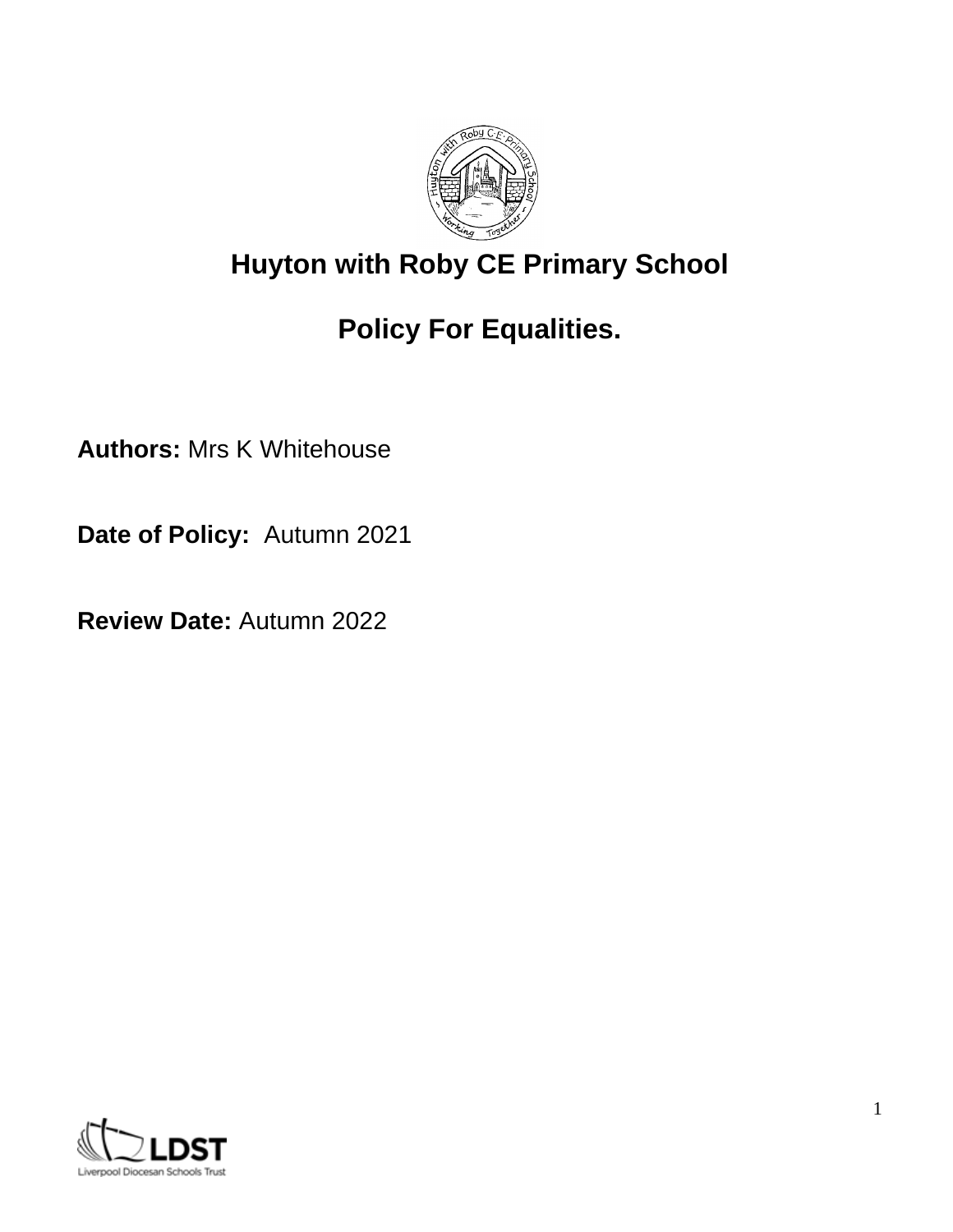# **Legal framework**

1. We welcome our duties under the Equality Act 2010 to eliminate discrimination, advance equality of opportunity and foster good relations in relation to age (as appropriate), disability, ethnicity, gender (including issues of transgender, and of maternity and pregnancy), religion and belief, and sexual identity.

2. We welcome our duty under the Education and Inspections Act 2006 to promote community cohesion.

3. We recognise that these duties reflect international human rights standards as expressed in the UN Convention on the Rights of the Child, the UN Convention on the Rights of People with Disabilities, and the Human Rights Act 1998. Guiding principles

4. In fulfilling the legal obligations cited above, we are guided by nine principles

#### **Principle 1:**

All learners are of equal value. We see all learners and potential learners, and their parents and carers, as of equal value:

- whether or not they are disabled
- whatever their ethnicity, culture, national origin or national status whatever their gender and gender identity
- whatever their religious or non-religious affiliation or faith background
- whatever their sexual identity.

#### **Principle 2:**

We recognise and respect difference. Treating people equally (Principle 1 above) does not necessarily involve treating them all the same. Our policies, procedures and activities must not discriminate but must nevertheless take account of differences of life-experience, outlook and background, and in the kinds of barrier and disadvantage which people may face, in relation to: disability, so that reasonable adjustments are made

- ethnicity, so that different cultural backgrounds and experiences of prejudice are recognised
- gender, so that the different needs and experiences of girls and boys, and women and men, are recognised
- religion, belief or faith background
- sexual identity.

#### **Principle 3:**

We foster positive attitudes and relationships, and a shared sense of cohesion and belonging. We intend that our policies, procedures and activities should promote:

- positive attitudes towards disabled people, good relations between disabled and non-disabled people, and an absence of harassment of disabled people
- positive interaction, good relations and dialogue between groups and communities different from each other in terms of ethnicity, culture, religious affiliation, national origin or national status, and an absence of prejudice-related bullying and incidents

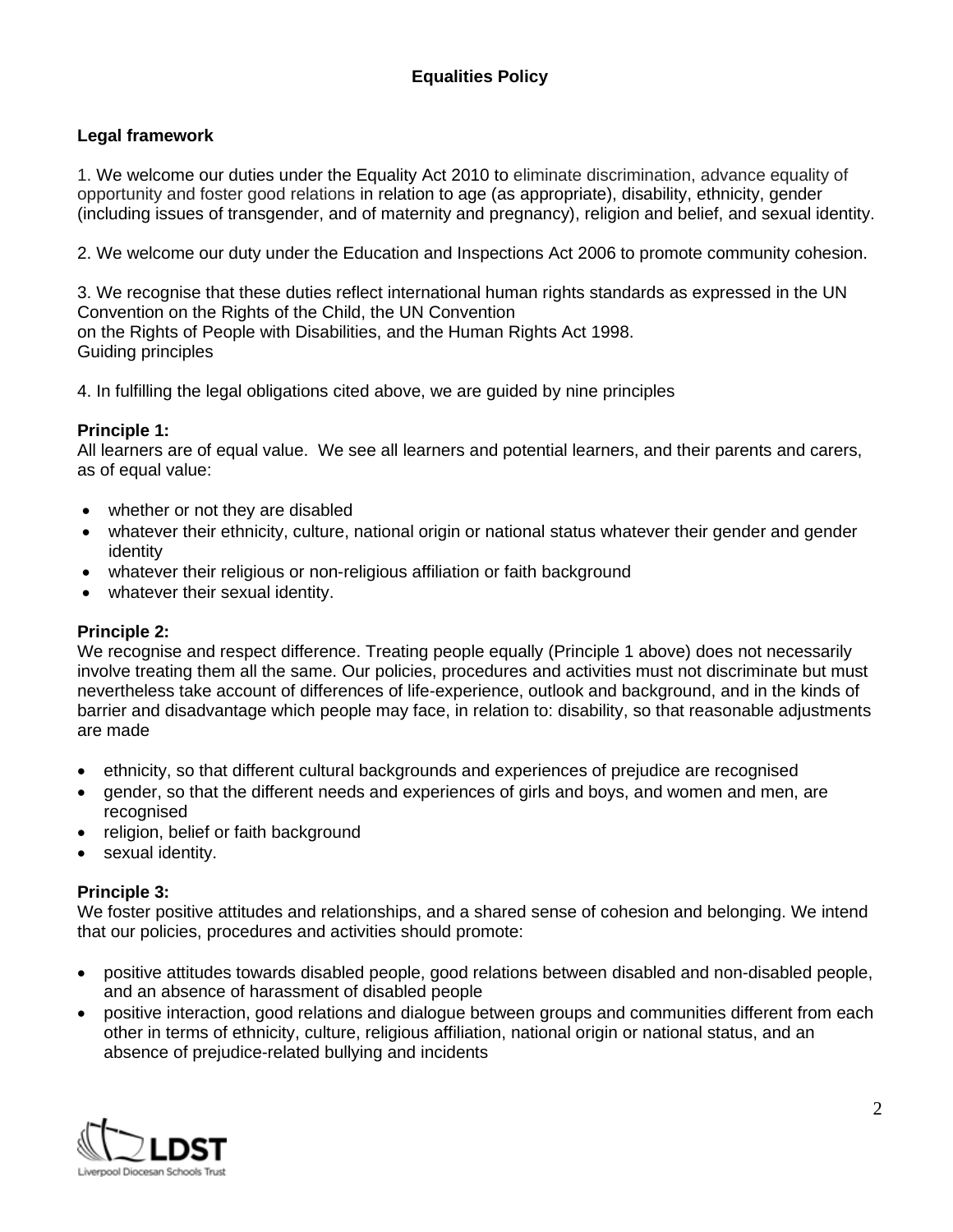• mutual respect and good relations between boys and girls, and women and men, and an absence of sexual and homophobic harassment.

# **Principle 4:**

We observe good equalities practice in staff recruitment, retention and development We ensure that policies and procedures should benefit all employees and potential employees, for example in recruitment and promotion, and in continuing professional development:

- whether or not they are disabled
- whatever their ethnicity, culture, religious affiliation, national origin or national status
- whatever their gender and sexual identity, and with full respect for legal rights relating to pregnancy and maternity.

#### **Principle 5:**

We aim to reduce and remove inequalities and barriers that already exist. In addition to avoiding or minimising possible negative impacts of our policies, we take opportunities to maximise positive impacts by reducing and removing inequalities and barriers that may already exist between:

- disabled and non-disabled people
- people of different ethnic, cultural and religious backgrounds
- girls and boys, women and men.

#### **Principle 6:**

We consult and involve widely We engage with a range of groups and individuals to ensure that those who are affected by a policy or activity are consulted and involved in the design of new policies, and in the review of existing ones.

- people from a range of ethnic, cultural and religious backgrounds
- both women and men, and girls and boys

#### **Principle 7:**

Society as a whole should benefit. We intend that our policies and activities should benefit society as a whole, both locally and nationally, by fostering greater social cohesion, and greater participation in public life of:

- disabled people as well as non-disabled
- people of a wide range of ethnic, cultural and religious backgrounds
- both women and men, girls and boys

#### **Principle 8:**

We base our practices on sound evidence. We maintain and publish quantitative and qualitative information showing our compliance with the public sector equality duty (PSED) set out in clause 149 of the Equality Act 2010.

#### **Principle 9:**

Objectives. We formulate and publish specific and measurable objectives, based on the evidence we have collected and published (principle 8) and the engagement in which we have been involved (principle 7). The objectives which we identify take into account national and local priorities and issues, as appropriate. We keep our equality objectives under review and report annually on progress towards achieving them.

#### **The curriculum**

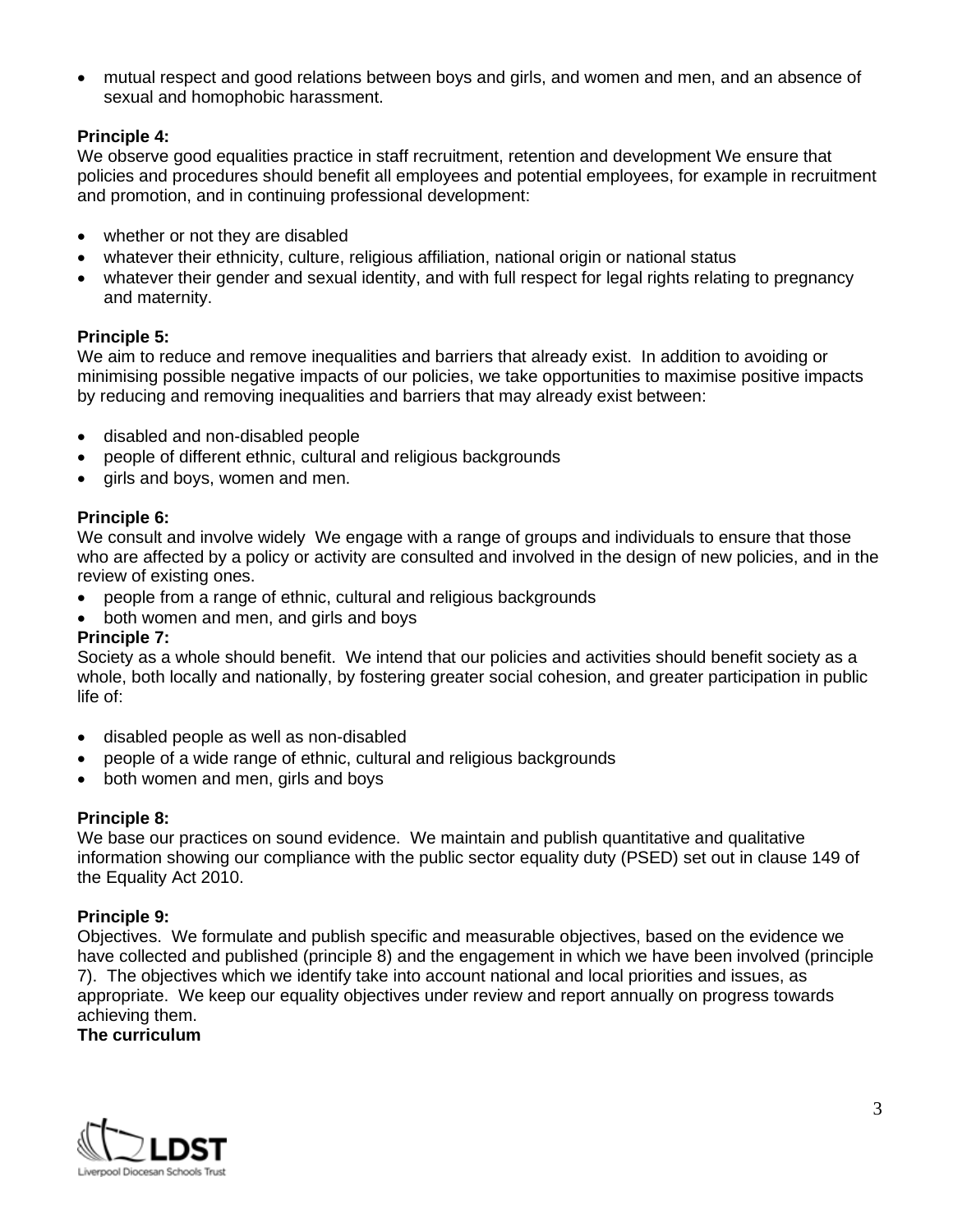5. We keep each curriculum subject or area under review in order to ensure that teaching and learning reflect the principles set out in paragraph 4 above.

# **Ethos and organisation**

6. We ensure the principles listed in paragraph 4 above apply to the full range of our policies and practices, including those that are concerned with:

- pupils' progress, attainment and achievement
- pupils' personal development, welfare and well-being
- teaching styles and strategies
- admissions and attendance
- staff recruitment, retention and professional development
- care, guidance and support
- behaviour, discipline and exclusions working in partnership with parents, carers and guardians
- working with the wider community.

# **Addressing prejudice and prejudice-related bullying**

7. The school is opposed to all forms of prejudice which stand in the way of fulfilling the legal duties referred to in paragraphs 1–3:

- prejudices around disability and special educational needs
- prejudices around racism and xenophobia, including those that are directed towards religious groups and communities, for example antisemitism and Islamophobia, and those that are directed against Travellers, migrants, refugees and people seeking asylum
- prejudices reflecting sexism and homophobia.

8. There is guidance in the staff handbook on how prejudice-related incidents should be identified, assessed, recorded and dealt with.

9. We keep a record of prejudice-related incidents and, if requested, provide a report to the local authority about the numbers, types and seriousness of prejudice-related incidents at our school and how they are dealt with.

#### **Roles and responsibilities**

10. The governing body is responsible for ensuring that the school complies with legislation, and that this policy and its related procedures and action plans are implemented.

11. The headteacher is responsible for implementing the policy; for ensuring that all staff are aware of their responsibilities and are given appropriate training and support; and for taking appropriate action in any cases of unlawful discrimination.

12. A senior member of staff has day-to-day responsibility for co-ordinating implementation of the policy.

13. All staff are expected to:

- promote an inclusive and collaborative ethos in their classroom
- deal with any prejudice-related incidents that may occur
- plan and deliver curricula and lessons that reflect the principles in paragraph 4 above

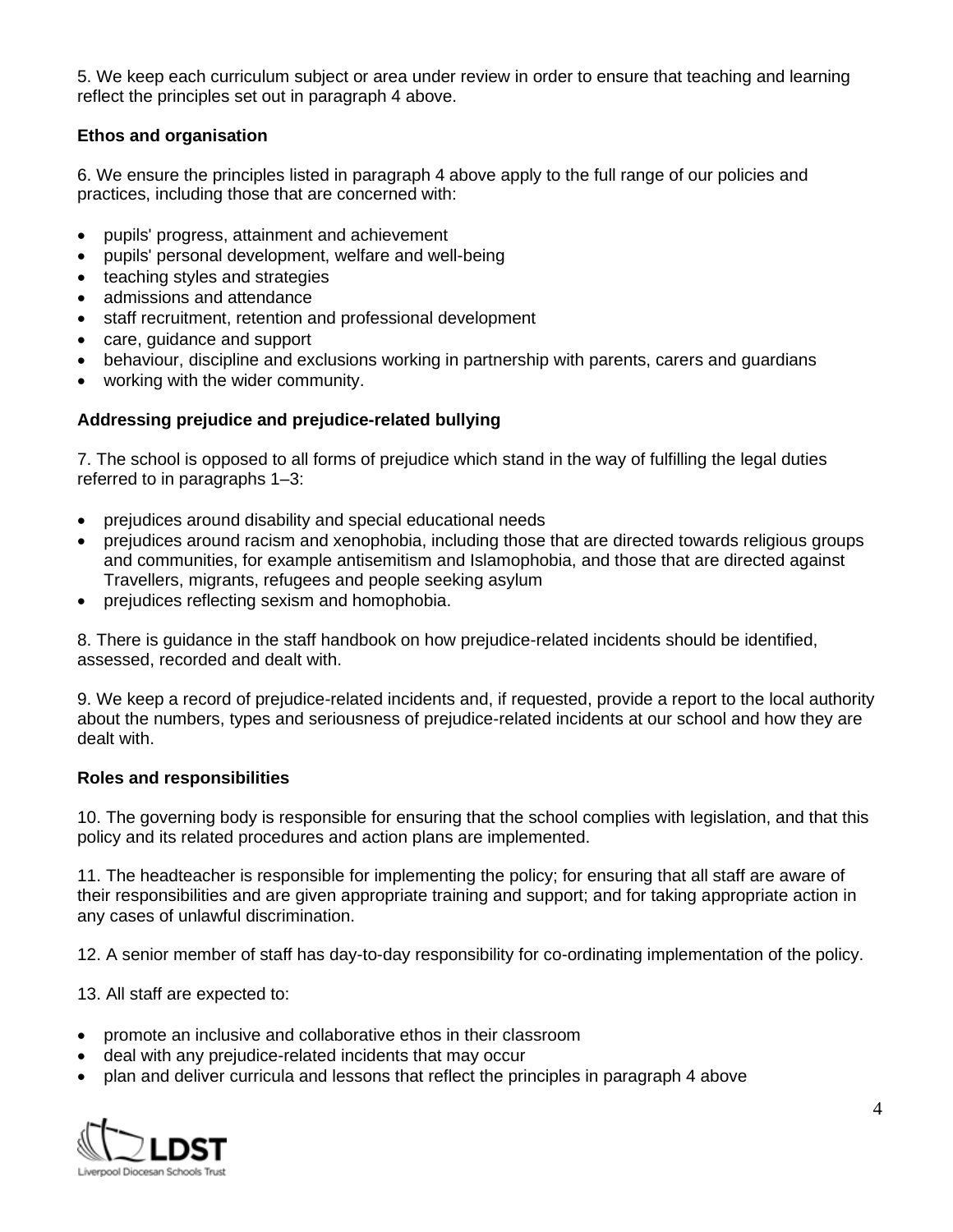- support pupils in their class for whom English is an additional language
- keep up-to-date with equalities legislation relevant to their work.

#### **Information and resources**

14. We ensure that the content of this policy is known to all staff and governors and, as appropriate, to all pupils and their parents and carers.

15. All staff and governors have access to a selection of resources which discuss and explain concepts of equality, diversity and community cohesion in appropriate detail.

#### **Religious observance**

16. We respect the religious beliefs and practice of all staff, pupils and parents, and comply with reasonable requests relating to religious observance and practice.

#### **Staff development and training**

17 .We ensure that all staff, including support and administrative staff, receive appropriate training and opportunities for professional development, both as individuals and as groups or teams.

#### **Breaches of the policy**

18. Breaches of this policy will be dealt with in the same ways that breaches of other school policies are dealt with, as determined by the headteacher and governing body

#### **Monitoring and review**

19. We collect, study and use quantitative and qualitative data relating to the implementation of this policy, and make adjustments as appropriate.

20. In particular we collect, analyse and use data in relation to achievement, broken down as appropriate according to disabilities and special educational needs; ethnicity, culture, language, religious affiliation, national origin and national status; and gender.

\_\_\_\_\_\_\_\_\_\_\_\_\_\_\_\_\_\_\_\_\_\_\_\_\_\_\_\_\_\_\_\_\_\_\_\_\_\_\_\_\_\_\_\_\_\_\_\_\_\_\_\_\_\_\_\_\_\_\_\_\_\_\_\_

Background and acknowledgements

1. In its overall framework this model policy on all equalities in education is based on the race equality policy that Derbyshire developed in response to the Race Relations Act 2000, and that was included in Here, There and Everywhere: belonging, identity and equality in schools published by Trentham Books in 2004.

2. The model statement takes into account guidance issued by several other local authorities, including Buckinghamshire, Cambridgeshire, Dudley, Durham, Hertfordshire, Newcastle, Sheffield and Somerset. 3. The list of principles at paragraph 4 is adapted slightly from material in Equality

Impact Analysis: a workbook, the most recent version of which was published by the Department for Education in February 2011.

4. The phrasing at certain points reflects the specific duties required by the Equality Act 2010 to publish information (principle 8) and to formulate and publish objectives (principle 9).

#### **Appendix A**

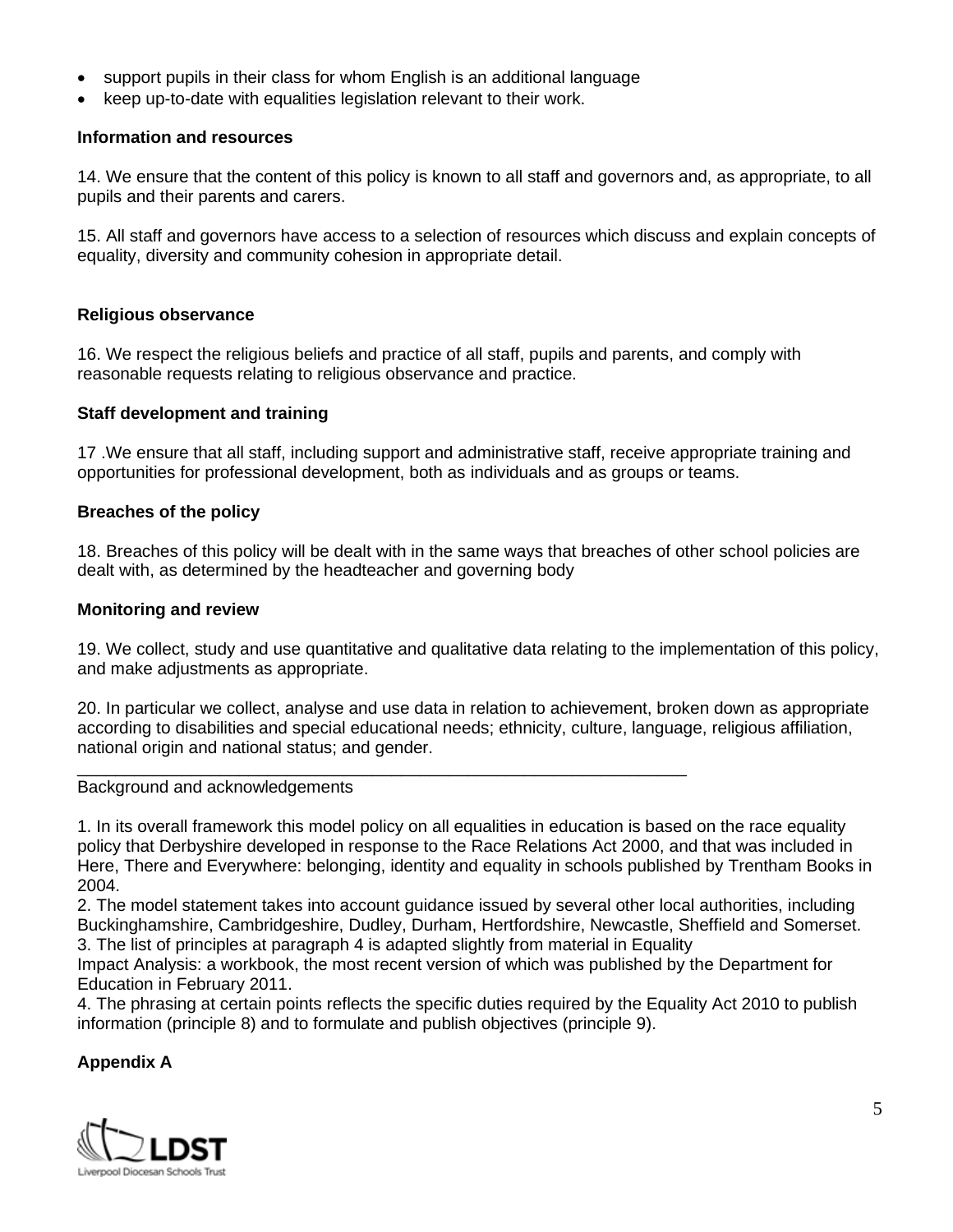### **SINGLE EQUALITY POLICY**

# **OVERVIEW**

The Single Equality Act which came into place Oct  $1<sup>st</sup>$  2010 brought together the duties that are already set out set out in our Race, Disability and Gender policies into one single Equality Duty. This policy is written to bring together and harmonise those three policies. The Single Equality Act combines the existing three duties into one new Equality Duty that covers all seven of the equality strands: age, disability, gender, gender-identity, race, religion or belief and sexual orientation. In this school we will ensure that at every level, in all our work and throughout all aspects of the school community and its life, all will be treated equally.

# **OBJECTIVES**

- 1. To ensure that all learners have equal access to a rich, broad, balanced and relevant curriculum.
- 2. To advance equality of opportunity by ensuring that teaching, learning and curriculum promote equality, celebrate diversity and promote community cohesion by fostering good relations.
- 3. To eliminate any discrimination, harassment and victimization. To ensure that no-one is unfairly or illegally disadvantaged as a consequence of their age, disability, gender, gender-identity, sexual orientation, colour, race, ethnic or national origin, disability or religious beliefs.
- 4. To recognize, celebrate diversity within our community whilst promoting community cohesion.
- 5. To ensure that those with management responsibility and individual members of staff, accept responsibility for planning teaching, learning and curriculum apply this policy to all we do.
- 6. To ensure that learners and parents are fully involved in the provision made by the school and to increase transparency.
- 7. To ensure that within the school budget, adequate funding is provided to underpin this policy and that intervention, positive action and preventative action is funded where needed.

# **STRATEGIES**

- 1. Monitoring, evaluation and review carried out by the Leadership Team will ensure that procedures and practices within the school reflect the objectives of this policy.
- 2. Parents and governors will be involved and consulted about the provision being offered by the school.
- 3. Teachers will ensure that their planning, teaching and learning takes account of this policy and they will see that the equity duty underpins all their work.
- 4. The diversity within our school and the wider community will be viewed positively by all and this diversity will be recognized as a positive, rich resource for teaching, learning and the curriculum.
- 5. INSET opportunities will be provided for staff, to raise awareness of their Equality Duty and provide them with the knowledge, skills and understanding they need to meet the requirements of this policy.
- 6. Active contributions will be sought of parents and others to enrich teaching, learning and the curriculum.
- 7. The positive achievements of all pupils will be celebrated and recognized.

# *OUTCOMES*

This policy will play an important part in the educational development of individual pupils. It will ensure that all pupils are treated equally and as favourably as others. The school will make all the reasonable adjustments necessary to promote equal opportunity and equal treatment of all members of the school community. We are committed to meeting the individual needs of each child and we will take full account their age, disability, gender, gender-identity, race, religion or belief and sexual orientation in accordance with the requirements of The Single Equality Act 2010

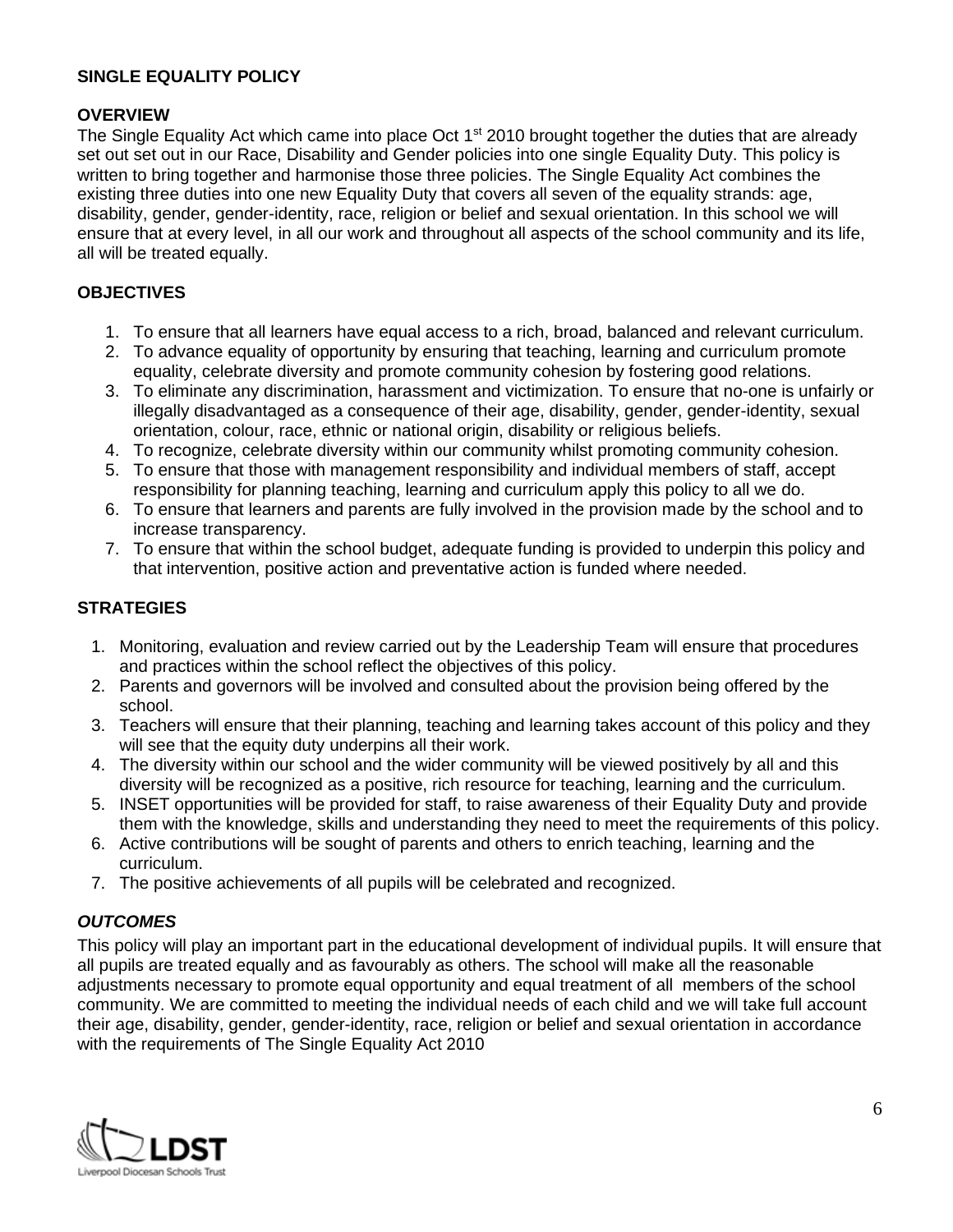# **Appendix B**

# **Information showing the school has due regard for equalities**

| <b>Information</b>                |                                                                                                                                                                                                                                                                                                                                                    | <b>Evidence available and how this can be</b>                                                                                                                                                                                                                                   |
|-----------------------------------|----------------------------------------------------------------------------------------------------------------------------------------------------------------------------------------------------------------------------------------------------------------------------------------------------------------------------------------------------|---------------------------------------------------------------------------------------------------------------------------------------------------------------------------------------------------------------------------------------------------------------------------------|
|                                   |                                                                                                                                                                                                                                                                                                                                                    | accessed                                                                                                                                                                                                                                                                        |
|                                   | Data about the school population and                                                                                                                                                                                                                                                                                                               |                                                                                                                                                                                                                                                                                 |
|                                   | differences of outcome*                                                                                                                                                                                                                                                                                                                            |                                                                                                                                                                                                                                                                                 |
| 1.                                | Our school has data on its composition<br>broken down by year group, ethnicity and<br>gender, and by proficiency in English.<br>2. Our school has data broken down by                                                                                                                                                                              | Information concerning the composition of our<br>school is available, and if you would like to see<br>it, please contact: The school office on 0151<br>477 8460                                                                                                                 |
|                                   | SEND and disabilities. We follow DfE<br>guidelines on recording disability in<br>addition to Special Educational Need.                                                                                                                                                                                                                             |                                                                                                                                                                                                                                                                                 |
|                                   | 3. Our school has data have on inequalities<br>of outcome and participation connected                                                                                                                                                                                                                                                              | This information is available on our website:                                                                                                                                                                                                                                   |
|                                   | with ethnicity, gender and disability, and<br>with proficiency in English. Our school<br>also uses data and other evidence<br>provided by the local authority or<br>available nationally, to help identify<br>inequalities and the needs of particular                                                                                             | Our equality objectives are based on the<br>following data and other information: progress<br>and attainment, attendance, engagement in<br>after school activities, prejudice-related<br>bullying incidents, and representation on<br>decision-making groups such as the School |
|                                   | groups.<br>4. Our school uses data and other<br>information on inequalities of outcome<br>and involvement when setting ourselves<br>objectives for achievable and<br>measurable improvements.                                                                                                                                                      | Council.                                                                                                                                                                                                                                                                        |
| Documentation and record-keeping* |                                                                                                                                                                                                                                                                                                                                                    |                                                                                                                                                                                                                                                                                 |
| 5.                                | There are statements of our school's                                                                                                                                                                                                                                                                                                               | Our equality policy is available on our website:                                                                                                                                                                                                                                |
|                                   | responsibilities under the Equality Act in<br>a range of school documents, eg our<br>equality policy, our school improvement<br>plan, our self-evaluation document, our<br>school prospectus, routine bulletins and<br>newsletters and occasional letters to<br>parents, and on our school website/VLE)<br>6. There are references to our school's | Full Governing Body reports and minutes are<br>available on request, with the exception of any<br>requests which may breach confidentiality or<br>data protection. If you would like to see them,<br>please contact the school office on 0151 477<br>8460                       |
|                                   | responsibilities under the Equality Act are<br>in the minutes of governors' meetings,<br>staff meetings and senior management<br>teams' meetings and the minutes of the<br>School Council.<br>Before introducing important new policies                                                                                                            | If you would like to see any records relating to<br>particular decisions, please contact the Clerk<br>for Governors via the school office on 0151<br>477 8460                                                                                                                   |
| 7.                                |                                                                                                                                                                                                                                                                                                                                                    |                                                                                                                                                                                                                                                                                 |

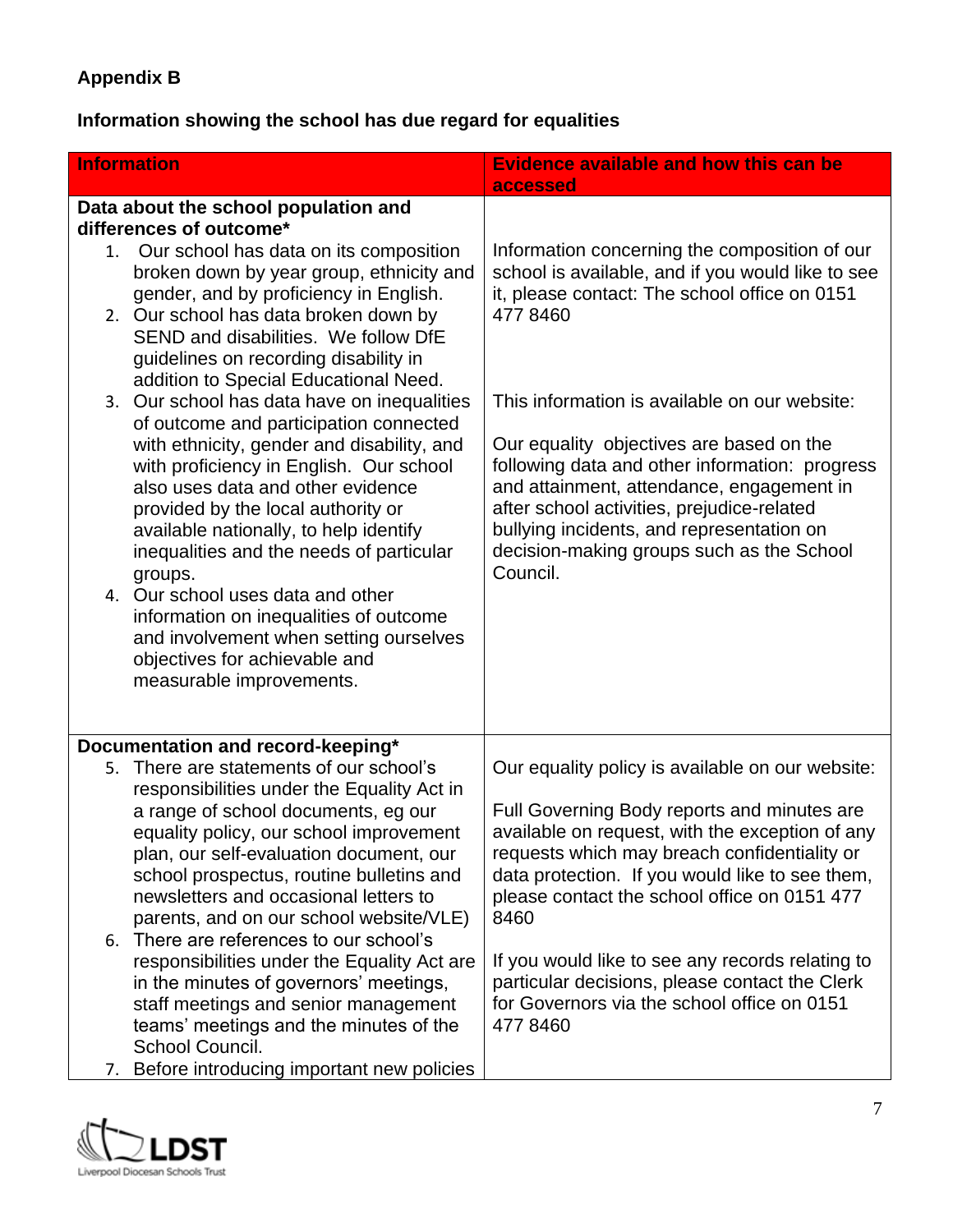| or measures that may have an impact on<br>equality, we carefully assess the<br>potential impact, positive or negative,<br>and keep a record of the analysis and                                     |                                                                                                                                                                                                                                                                               |  |  |
|-----------------------------------------------------------------------------------------------------------------------------------------------------------------------------------------------------|-------------------------------------------------------------------------------------------------------------------------------------------------------------------------------------------------------------------------------------------------------------------------------|--|--|
| judgements that are made.                                                                                                                                                                           |                                                                                                                                                                                                                                                                               |  |  |
| Responsibilities*                                                                                                                                                                                   |                                                                                                                                                                                                                                                                               |  |  |
| 8. A senior member of staff has<br>responsibility for equalities.                                                                                                                                   | If you would like to discuss equality matters<br>please contact: Mrs J Stratford Headteacher<br>0151 477 8460<br>If you would like to see records relating to<br>particular decisions, please contact: The<br>school office on 0151 477 8460                                  |  |  |
| Staffing*                                                                                                                                                                                           |                                                                                                                                                                                                                                                                               |  |  |
| 9. Our school's programme of staff<br>meetings and continuing professional<br>development includes reference to                                                                                     | Examples of this include: Staff inset and<br>training included references to equalities which<br>are on going throughout the year.                                                                                                                                            |  |  |
| equalities, both directly and incidentally.<br>10. Our school's practice in the recruitment                                                                                                         | Our school follows the local authority's policy                                                                                                                                                                                                                               |  |  |
| and promotion of staff, both teaching and                                                                                                                                                           | and guidance on recruitment.                                                                                                                                                                                                                                                  |  |  |
| administrative, promotes equality of                                                                                                                                                                |                                                                                                                                                                                                                                                                               |  |  |
| opportunity.                                                                                                                                                                                        |                                                                                                                                                                                                                                                                               |  |  |
| <b>Behaviour and safety</b>                                                                                                                                                                         |                                                                                                                                                                                                                                                                               |  |  |
| 11. Our school has clear procedures for<br>dealing with prejudice-related bullying<br>and incidents.<br>12. Surveys and focus groups show that most<br>pupils feel safe from all kinds of bullying. | Our policy for responding to prejudice-related<br>bullying and incidents can be found on our<br>website:<br>Evidence of this comes from our most recent<br>Ofsted report.<br>In addition, our latest pupil survey indicates<br>that children feel safe in our school and that |  |  |
|                                                                                                                                                                                                     | staff listen and act on their concerns                                                                                                                                                                                                                                        |  |  |
| <b>Curriculum</b>                                                                                                                                                                                   |                                                                                                                                                                                                                                                                               |  |  |
| 13. Focused attention is paid to the needs of<br>specific individual or groups of pupils, eg<br>children in care, pupils with SEN and/or<br>disabilities, pupils learning EAL, pupils               | If you would like to discuss such support,<br>please contact: Mrs Wills Senco                                                                                                                                                                                                 |  |  |
| who are Travellers.<br>There is extra or<br>special provision for certain individual<br>and groups of pupils as appropriate.                                                                        | Examples of this include: In our work with<br><b>SEAL and PCSHE</b>                                                                                                                                                                                                           |  |  |
| 14. There is coverage in the curriculum of<br>equalities issues, particularly with regard<br>to tackling prejudice and promoting                                                                    | Examples of this include: Peer mediators, play<br>leaders school council                                                                                                                                                                                                      |  |  |
| community cohesion and mutual<br>understanding.<br>15. There are activities across the curriculum                                                                                                   | Examples of this include: Across the school<br>celebrating black poets and inspirational<br>leaders                                                                                                                                                                           |  |  |
| that promote pupils' spiritual, moral,                                                                                                                                                              |                                                                                                                                                                                                                                                                               |  |  |
| social and cultural development.<br>16. Our school takes part in certain national                                                                                                                   | If you would like to discuss equality matters<br>related to curriculum materials, please contact:                                                                                                                                                                             |  |  |